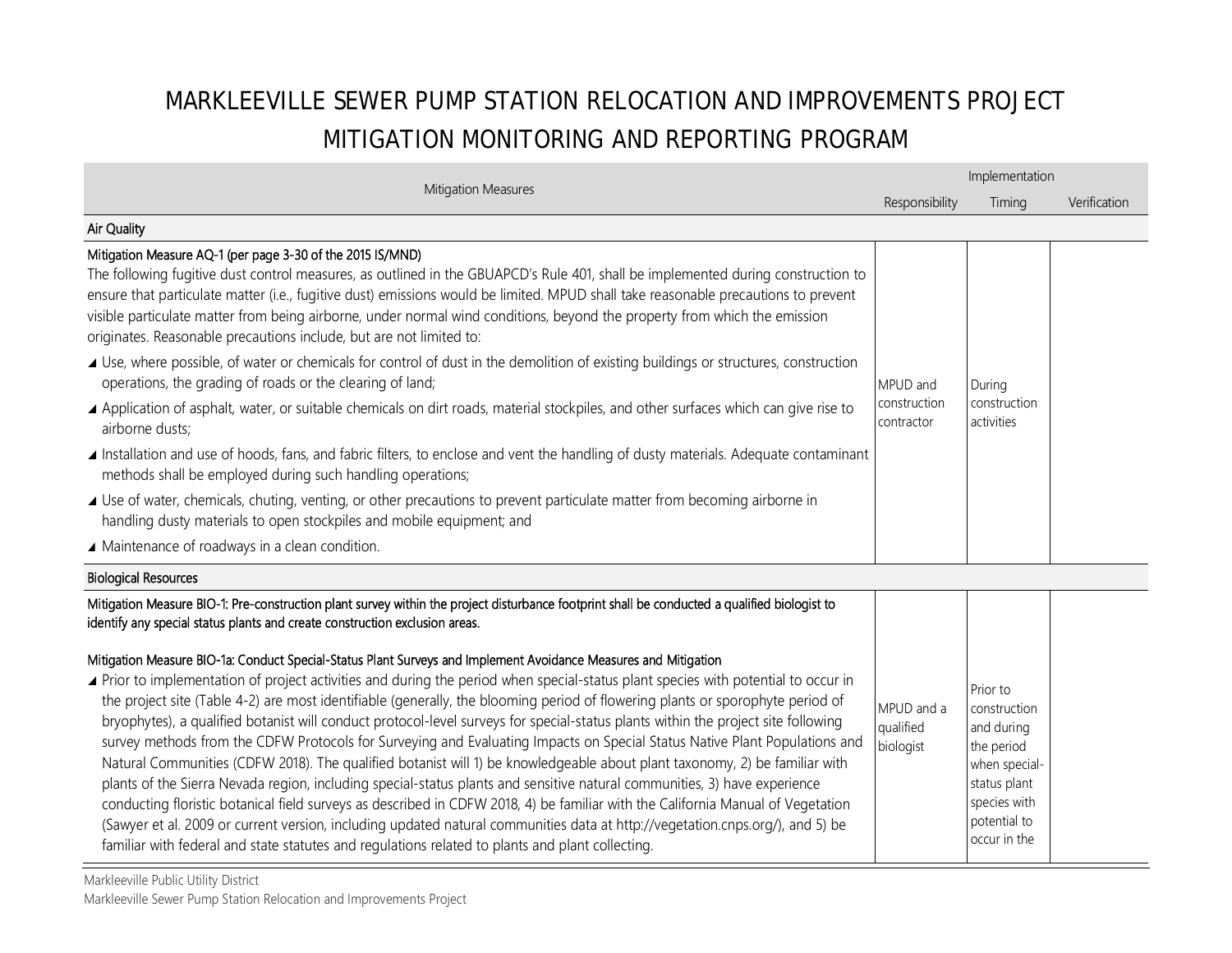- If special-status plants are not found, the botanist will document the findings in a letter report to MPUD and no further mitigation will be required.
- If special-status plant species are found, the occupied habitat will be avoided completely, if feasible (i.e., project objectives can still be met). This may include establishing a no-disturbance buffer around the plant population and demarcation of this buffer by a qualified botanist using flagging or high-visibility construction fencing. The size of the buffer will be determined by the qualified botanist and will be large enough to avoid direct or indirect impacts on the plant.

|  |  |  |  |  |  |  | Table 4-2 Typical Blooming Period for Special-Status Plants that May Occur within the Project Site <sup>1</sup> |
|--|--|--|--|--|--|--|-----------------------------------------------------------------------------------------------------------------|
|--|--|--|--|--|--|--|-----------------------------------------------------------------------------------------------------------------|

| Species                         | IJan | Feb | Mar | Apr | May | Jun | Jul                      | Aug | Sep | l Oct | Nov | Dec |
|---------------------------------|------|-----|-----|-----|-----|-----|--------------------------|-----|-----|-------|-----|-----|
| Mountain bent grass             |      |     |     |     |     |     |                          |     |     |       |     |     |
| Upswept moonwort                |      |     |     |     |     |     |                          |     |     |       |     |     |
| Davy's sedge                    |      |     |     |     |     |     |                          |     |     |       |     |     |
| Porcupine sedge                 |      |     |     |     |     |     |                          |     |     |       |     |     |
| Liddon's sedge                  |      |     |     |     |     |     |                          |     |     |       |     |     |
| Western valley sedge            |      |     |     |     |     |     |                          |     |     |       |     |     |
| Marsh willowherb                |      |     |     |     |     |     |                          |     |     |       |     |     |
| Blandow's bog moss <sup>2</sup> |      |     |     | -   | -   | -   | $\overline{\phantom{m}}$ |     |     |       |     |     |
| Alder buckthorn                 |      |     |     |     |     |     |                          |     |     |       |     |     |

<sup>1</sup> Blooming periods vary annually based on annual climatic variation and across species range. It is essential to base survey timing on current conditions in the survey year and it is recommended that reference populations are visited to verify species are identifiable during the survey period.

<sup>2</sup> Non-blooming bryophyte species

Source: Data compiled by Ascent Environmental in 2021; CNPS 2020

- If special-status plants are found during rare plant surveys and cannot be avoided, MPUD will consult with CDFW or U.S. Fish and Wildlife Service (USFWS), as appropriate depending on species status, to determine the compensation necessary to achieve no net loss of occupied habitat or individuals. Mitigation measures may include, but are not limited to, preserving and enhancing existing populations, creating off-site populations on mitigation sites through seed collection or transplantation at a 1:1 ratio, and restoring or creating suitable habitat in sufficient quantities to achieve no net loss of occupied habitat or individuals. Potential mitigation sites could include suitable locations within or outside of the project site. MPUD will develop and implement a site-specific mitigation strategy describing how unavoidable losses of special-status plants will be compensated. Success criteria for preserved and compensatory populations will include:
	- $\blacktriangleright$  The extent of occupied area and plant density (number of plants per unit area) in compensatory populations will be equal to or greater than the affected occupied habitat.

Prior to, during, after construction until populations are selfproducing

project site (Table 4-2)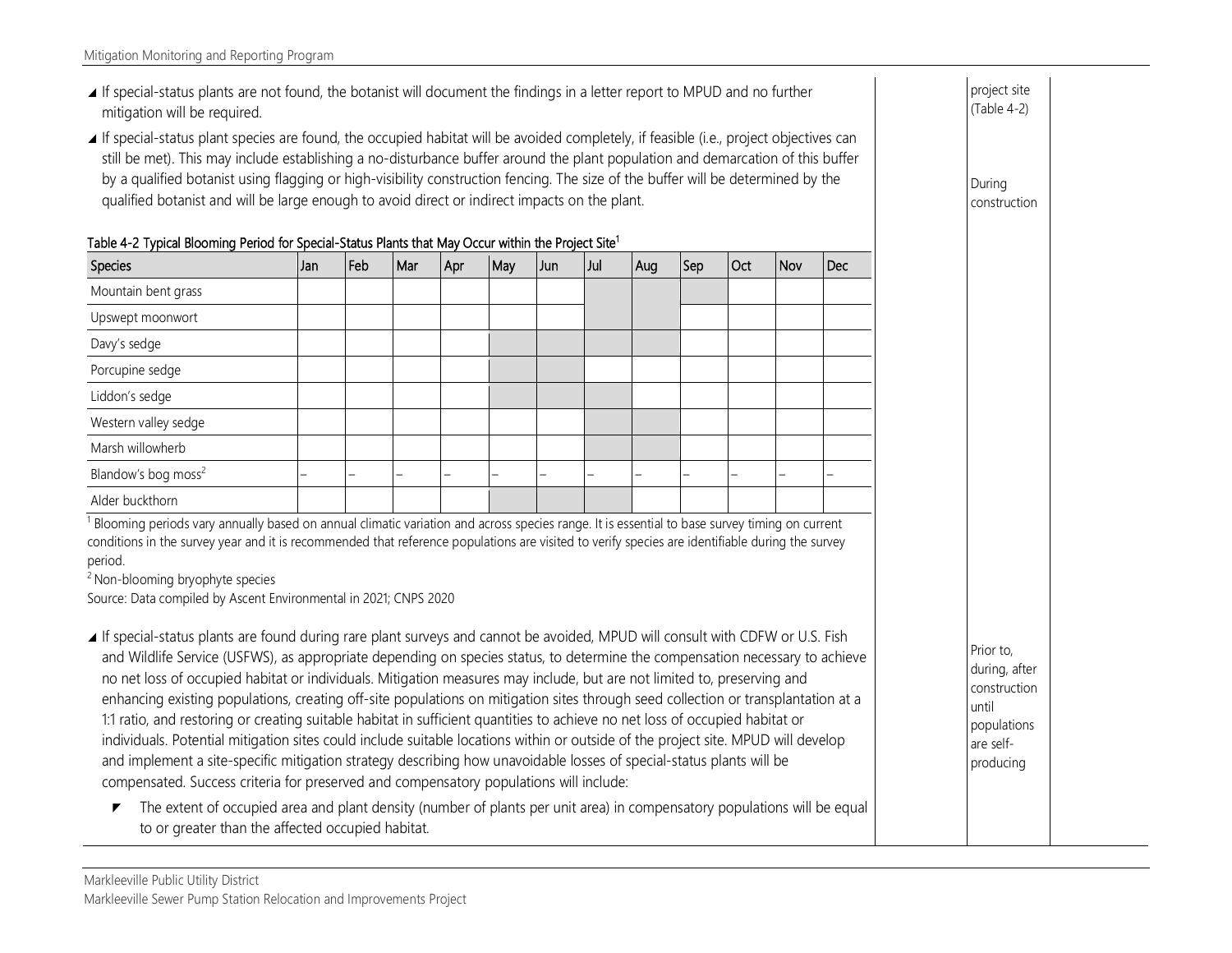| Compensatory and preserved populations will be self-producing. Populations will be considered self-producing when:<br>plants reestablish annually for a minimum of five years with no human intervention such as supplemental seeding; and<br>reestablished and preserved habitats contain an occupied area and flower density comparable to existing occupied habitat areas<br>in similar habitat types in the project vicinity.<br>If off-site mitigation includes dedication of conservation easements, purchase of mitigation credits, or other off-site<br>▼<br>conservation measures, the details of these measures will be included in the mitigation plan, including information on<br>responsible parties for long-term management, conservation easement holders, long-term management requirements,<br>success criteria such as those listed above and other details, as appropriate to target the preservation of long-term viable<br>populations.                                                                                                                                                                                                                                                                                                                                                                                                                                                                                                                                                                                                                                                                                                                                                                                                                                                                                                                                                                                                                                 |                                      |                                                                                                                                      |  |
|------------------------------------------------------------------------------------------------------------------------------------------------------------------------------------------------------------------------------------------------------------------------------------------------------------------------------------------------------------------------------------------------------------------------------------------------------------------------------------------------------------------------------------------------------------------------------------------------------------------------------------------------------------------------------------------------------------------------------------------------------------------------------------------------------------------------------------------------------------------------------------------------------------------------------------------------------------------------------------------------------------------------------------------------------------------------------------------------------------------------------------------------------------------------------------------------------------------------------------------------------------------------------------------------------------------------------------------------------------------------------------------------------------------------------------------------------------------------------------------------------------------------------------------------------------------------------------------------------------------------------------------------------------------------------------------------------------------------------------------------------------------------------------------------------------------------------------------------------------------------------------------------------------------------------------------------------------------------------------------------|--------------------------------------|--------------------------------------------------------------------------------------------------------------------------------------|--|
| Mitigation Measure BIO-2: Pre-construction wildlife and amphibian surveys of the disturbance footprint shall be conducted by qualified<br>biologists to identify any special status wildlife and amphibian species present, designate exclusion zones, and/or perform removals.                                                                                                                                                                                                                                                                                                                                                                                                                                                                                                                                                                                                                                                                                                                                                                                                                                                                                                                                                                                                                                                                                                                                                                                                                                                                                                                                                                                                                                                                                                                                                                                                                                                                                                                |                                      |                                                                                                                                      |  |
| Mitigation Measure BIO-2a: Implement Limited Operating Period or Conduct Focused Surveys for Ringtail<br>▲ To minimize the potential for loss of ringtail and active ringtail dens, project activities (e.g., tree removal, other vegetation<br>removal, ground disturbance, staging) within habitat potentially suitable for ringtail (i.e., forest habitat, scrub habitat, riparian<br>habitat) will be conducted outside of the ringtail maternity season (not well defined, but approximately April 15-July 31), if<br>feasible.<br>■ If the limited operating period is not feasible, and construction activities would occur from April 15-July 31, additional<br>preconstruction surveys would be required. No more than 30 days before initiation of project activities, within potentially<br>suitable ringtail habitat, a qualified biologist with experience conducting ringtail surveys will conduct a focused survey for<br>potential ringtail dens (e.g., hollow trees, snags, rock crevices) within the project site. The qualified biologist will document<br>sightings of individual ringtails, as well as potential dens.<br>If individuals or potential or occupied dens are not found, the qualified biologist will submit a letter report summarizing the<br>results of the survey to MPUD, and further mitigation will not be required.<br>If ringtails are identified or if potential dens are located, an appropriate method will be used by the qualified wildlife biologist to<br>confirm whether a ringtail is occupying the den. This may include use of remote field cameras, track plates, or hair snares. Other<br>devices, such as a fiber optic scope, may be utilized to determine occupancy.<br>If potential dens are not occupied, the entrances will be temporarily blocked so that no other animals occupy the project<br>▼<br>site during project activities, but only after it has been fully inspected. The blockage will be removed once the project | MPUD and a<br>qualified<br>biologist | During non-<br>breeding<br>season<br>(approx. Apr<br>$15 - July 31$<br>During<br>construction<br>if between<br>April 15 - July<br>31 |  |
| activities are completed.<br>If a den is found to be occupied by a ringtail, a no-disturbance buffer will be established around the occupied den. The<br>▼<br>no-disturbance buffer will include the den tree (or other structure) plus a suitable buffer as determined by the biologist in<br>coordination with CDFW. Project activities in the no-disturbance buffer will be avoided until the den is unoccupied as<br>determined by the qualified wildlife biologist in coordination with CDFW.                                                                                                                                                                                                                                                                                                                                                                                                                                                                                                                                                                                                                                                                                                                                                                                                                                                                                                                                                                                                                                                                                                                                                                                                                                                                                                                                                                                                                                                                                             |                                      |                                                                                                                                      |  |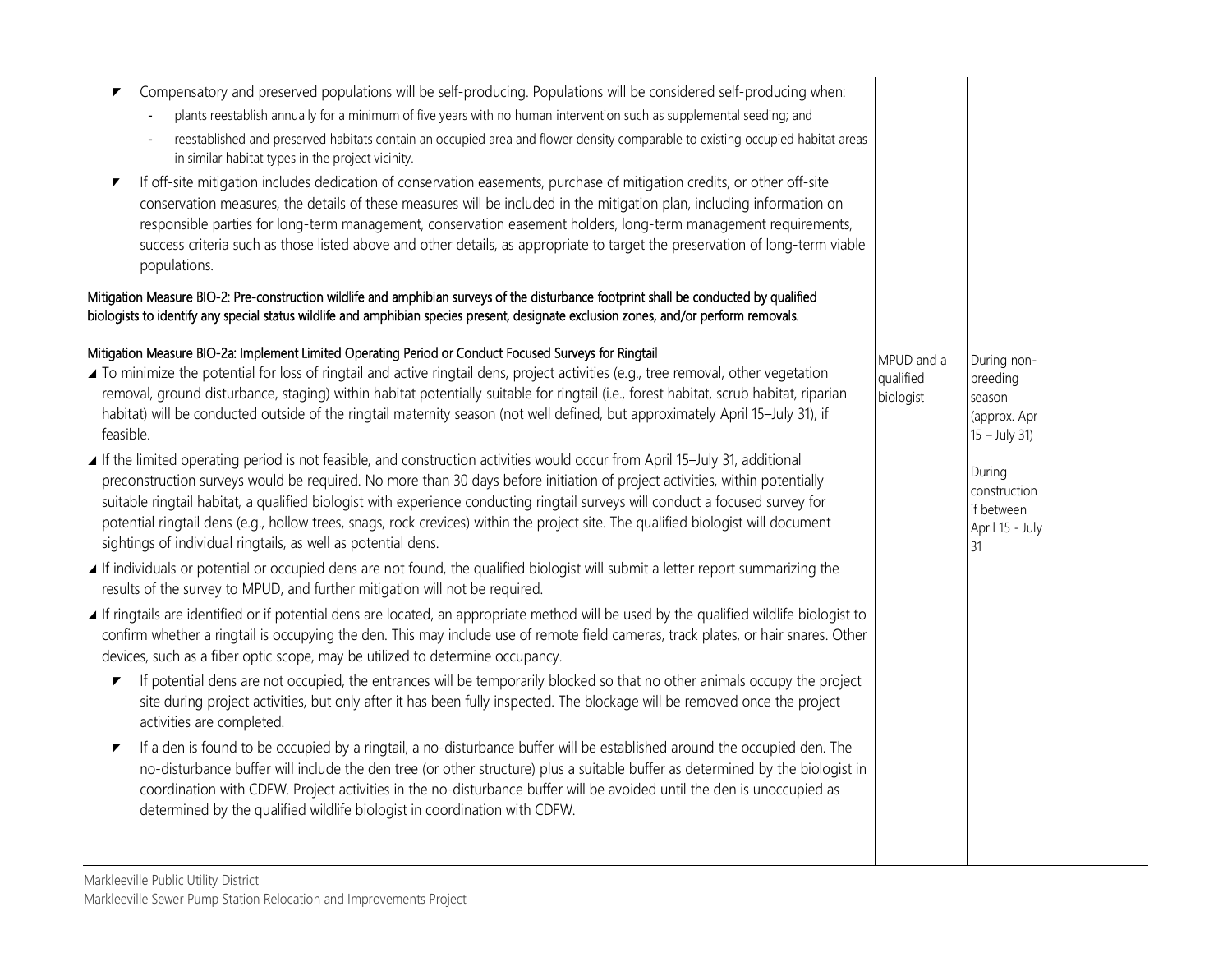### Mitigation Measure BIO-2b: Conduct Preconstruction Surveys for Sierra Nevada Mountain Beaver and Implement Protective Buffers

- No more than 30 days prior to any ground disturbance or vegetation removal activities within 200 feet of Markleeville Creek, a preconstruction survey for Sierra Nevada mountain beaver will be conducted by a qualified biologist familiar with the species. Surveys would consist of burrow searches within habitat suitable for the species.
- If individuals or occupied burrows are not found, the qualified biologist will submit a letter report summarizing the results of the survey to MPUD, and further mitigation will not be required.
- If active breeding/burrow sites are identified within 250 feet of project activities, MPUD will implement a limited operating period during the Sierra Nevada mountain beaver breeding season (February 1–July 31) during which no ground disturbance, vegetation or tree removal, or staging activities will occur within 250 feet of the identified burrow. The limited operating period, area within which it is implemented (e.g., 250-foot buffer), and activities allowed or prohibited within the limited operating period may be adjusted through consultation with CDFW.

#### Mitigation Measure BIO-2c: Conduct Preconstruction Surveys for Sierra Nevada Snowshoe Hare and Western White-Tailed Jackrabbit and Implement Protective Buffers

- No more than 30 days prior to any ground disturbance or vegetation removal activities during the Sierra Nevada snowshoe hare and western white-tailed jackrabbit breeding season (February 1–July 31), a preconstruction survey for nests of both species will be conducted by a qualified biologist familiar with the species. Surveys would consist of walking transects to determine whether active nests of either species are present within suitable habitat areas of the project site (e.g., scrub, forest).
- If individuals or active nests are not found, the qualified biologist will submit a letter report summarizing the results of the survey to MPUD, and further mitigation will not be required.
- If active nests are identified, MPUD will implement a limited operating period during the Sierra Nevada snowshoe hare and western white-tailed jackrabbit breeding season (February 1–July 31) during which no ground disturbance, vegetation or tree removal, or staging activities will occur within 250 feet of the identified nest. The limited operating period, area within which it is implemented (e.g., 250-foot buffer), and activities allowed or prohibited within the limited operating period may be adjusted through consultation with CDFW.

#### Mitigation Measure BIO-2d: Conduct Focused Special-Status Bat Surveys and Implement Avoidance Measures

- In the early planning stages of the project, a qualified biologist familiar with bats and bat ecology and experienced in conducting bat surveys will conduct surveys for bat roosts in suitable habitat (e.g., large trees, crevices, cavities, exfoliating bark, bridges, unoccupied buildings) within and adjacent to the project site.
- If no evidence of bat roosts is found, the qualified biologist will submit a letter report summarizing the results of the survey to MPUD, and no further study will be required.
- If evidence of bat roosts is observed, the species and number of bats using the roost will be determined. Bat detectors shall be used if deemed necessary to supplement survey efforts by the qualified biologist.
- A no-disturbance buffer of 250 feet will be established around active pallid bat, Townsend's big-eared bat, or western red bat roosts, and project activities will not occur within this buffer until after the roosts are unoccupied.

During construction, between February 1 – July 31

No more than 30 days prior to ground disturbance

During construction, between February 1 – July 31

Prior to construction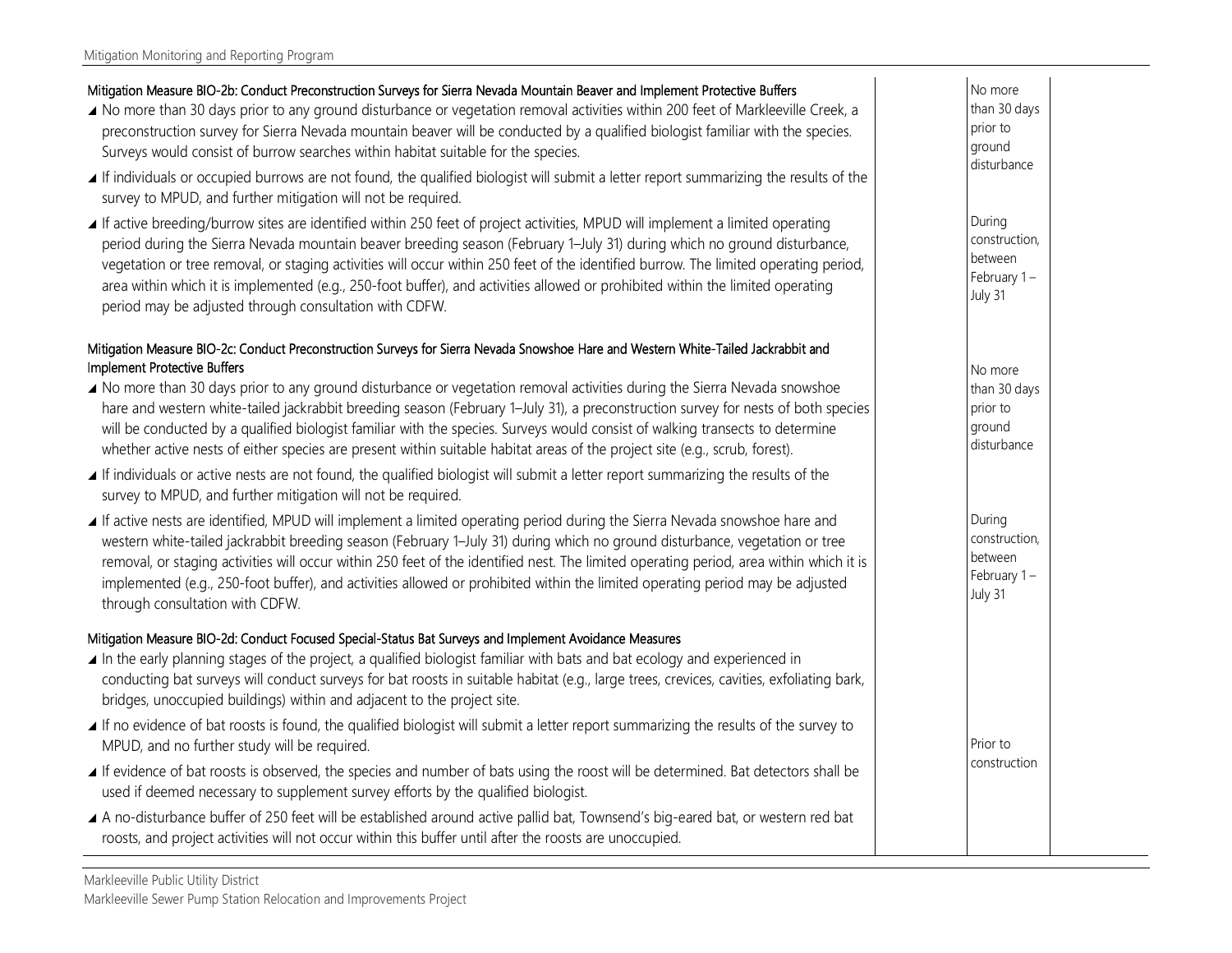| If roosts of pallid bat, Townsend's big-eared bat, or western red bat are determined to be present and must be removed, the<br>bats will be excluded from the roosting site before the tree, building, or other structure is removed. A program addressing<br>compensation, exclusion methods, and roost removal procedures will be developed in consultation with CDFW before<br>implementation. Exclusion methods may include use of one-way doors at roost entrances (bats may leave but not reenter) or<br>sealing roost entrances when the site can be confirmed to contain no bats. Exclusion from active maternity roosts will not occur<br>while females in maternity colonies are nursing young. Exclusion efforts may be restricted during other periods of sensitive<br>activity (e.g., during hibernation). The loss of each roost (if any) will be replaced in consultation with CDFW and may require<br>construction and installation of bat boxes suitable to the bat species and colony size excluded from the original roosting site. If<br>determined necessary during consultation with CDFW, replacement roosts will be implemented before bats are excluded from<br>the original roost sites. Once the replacement roosts are constructed and a qualified biologist confirms that bats are not present<br>in the original roost site, the roost tree, building, or other structure may be removed or sealed to prevent bats from reentering. |                         |                                                                                 |  |
|-------------------------------------------------------------------------------------------------------------------------------------------------------------------------------------------------------------------------------------------------------------------------------------------------------------------------------------------------------------------------------------------------------------------------------------------------------------------------------------------------------------------------------------------------------------------------------------------------------------------------------------------------------------------------------------------------------------------------------------------------------------------------------------------------------------------------------------------------------------------------------------------------------------------------------------------------------------------------------------------------------------------------------------------------------------------------------------------------------------------------------------------------------------------------------------------------------------------------------------------------------------------------------------------------------------------------------------------------------------------------------------------------------------------------------------------------------------------|-------------------------|---------------------------------------------------------------------------------|--|
| Mitigation Measure BIO-3: Impacts to active nests will be avoided by the establishment and maintenance of buffers around the nests. The<br>appropriate size and shape of the buffers will be determined by a qualified biologist in consultation with the CDFW, and may vary depending on<br>the nest location, nest stage, and construction activity. No project activity will occur within the buffer area until the biologist confirms that the<br>nest is no longer active. Monitoring will be conducted to confirm that the Project activities are not resulting in detectable adverse effects to the<br>active nests.                                                                                                                                                                                                                                                                                                                                                                                                                                                                                                                                                                                                                                                                                                                                                                                                                                       |                         |                                                                                 |  |
| Mitigation Measure BIO-3a: Conduct Focused Surveys for Special-Status Birds and Other Native Nesting Birds and Implement Protective Buffers<br>▲ To minimize the potential for loss of special-status bird species, raptors, and other native birds, project activities (e.g., tree<br>removal, other vegetation removal, ground disturbance, staging) will be conducted during the nonbreeding season<br>(approximately September 1-January 31, as determined by a qualified biologist), if feasible. If project activities are conducted<br>during the nonbreeding season, no further mitigation will be required.                                                                                                                                                                                                                                                                                                                                                                                                                                                                                                                                                                                                                                                                                                                                                                                                                                              | MPUD and a<br>qualified | During non-<br>breeding<br>season                                               |  |
| ▲ Within 14 days before the onset of project activities during the breeding season (approximately February 1 through August 31, as<br>determined by a qualified biologist), a qualified biologist familiar with birds of California and with experience conducting nesting<br>bird surveys will conduct focused surveys for special-status birds, other nesting raptors, and other native birds and will identify<br>active nests within 500 feet of the project site (where accessible).                                                                                                                                                                                                                                                                                                                                                                                                                                                                                                                                                                                                                                                                                                                                                                                                                                                                                                                                                                         | biologist               | (approx. Sep<br>$1 - Jan 31$<br>14 days prior<br>to                             |  |
| Impacts on nesting birds will be avoided by establishing appropriate buffers around active nest sites identified during focused<br>surveys to prevent disturbance to the nest. Project activity will not commence within the buffer areas until a qualified biologist<br>has determined that the young have fledged, the nest is no longer active, or reducing the buffer will not likely result in nest<br>abandonment. A qualified biologist will determine the appropriate buffer size for non-raptor nests after a site- and nest-specific<br>analysis. Buffers typically will be 500 feet for raptors and 100 feet for non-raptor species. Factors to be considered for<br>determining buffer size will include presence of natural buffers provided by vegetation or topography, nest height above<br>ground, baseline levels of noise and human activity, species sensitivity, and proposed project activities. The size of the buffer                                                                                                                                                                                                                                                                                                                                                                                                                                                                                                                     |                         | construction<br>during the<br>breeding<br>season<br>(approx. Feb 1<br>- Aug 31) |  |
| may be adjusted if a qualified biologist determines that such an adjustment would not be likely to adversely affect the nest. Any<br>buffer reduction for a special-status species will require consultation with CDFW. Periodic monitoring of the nest by a qualified<br>biologist during project activities will be required if the activity has potential to adversely affect the nest, the buffer has been                                                                                                                                                                                                                                                                                                                                                                                                                                                                                                                                                                                                                                                                                                                                                                                                                                                                                                                                                                                                                                                    |                         | During<br>construction                                                          |  |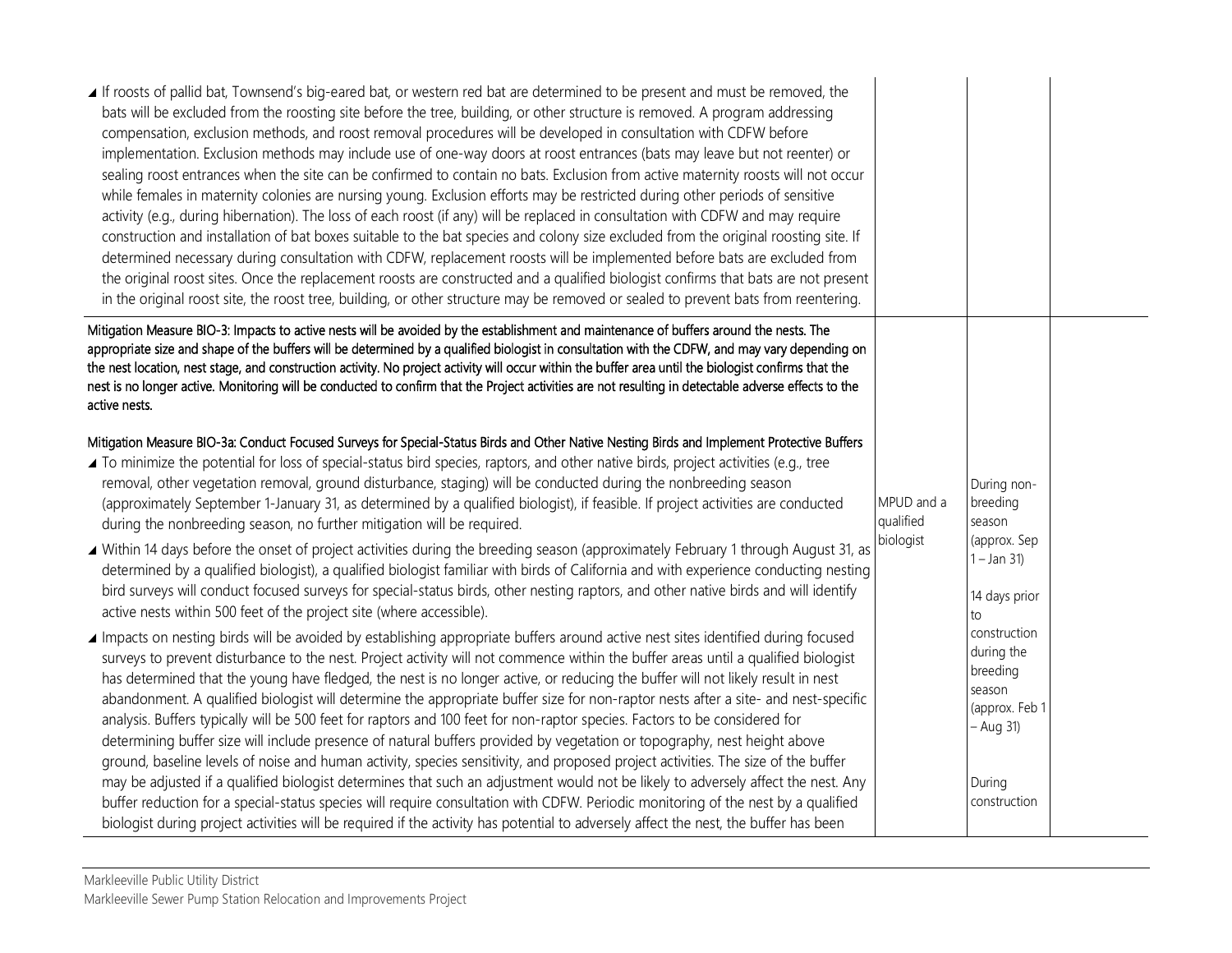| reduced, or if birds within active nests are showing behavioral signs of agitation (e.g., standing up from a brooding position,<br>flying off the nest) during project activities, as determined by the qualified biologist.                                                                                                                                                                                                                                                                                                                                                                                                                                                                                                                                                                                                                                                                 |                                      |                          |  |
|----------------------------------------------------------------------------------------------------------------------------------------------------------------------------------------------------------------------------------------------------------------------------------------------------------------------------------------------------------------------------------------------------------------------------------------------------------------------------------------------------------------------------------------------------------------------------------------------------------------------------------------------------------------------------------------------------------------------------------------------------------------------------------------------------------------------------------------------------------------------------------------------|--------------------------------------|--------------------------|--|
| Mitigation Measure BIO-4: Implement Avoidance Measures and Compensate for Unavoidable Impacts on Riparian Habitat<br>▲ Before implementation of project activities, riparian habitats previously mapped during preparation of the 2015 IS/MND will be<br>flagged or fenced with brightly visible construction flagging and/or fencing under the direction of a qualified biologist and no<br>project activities (e.g., vegetation removal, ground disturbance, staging) will occur within these areas. Foot traffic by personnel<br>will also be limited in these areas to prevent the introduction of invasive or weedy species or inadvertent crushing of plants.<br>Periodic inspections during construction will be conducted by the monitoring biologist to maintain the integrity of exclusion<br>fencing/flagging throughout the period of construction involving ground disturbance. | MPUD and a<br>qualified<br>biologist | Prior to<br>construction |  |
| ⊿ If riparian habitat in the project site cannot be avoided, the following measures will be implemented:<br>▲ A Streambed Alteration Notification will be submitted to CDFW, pursuant to Section 1602 of the California Fish and Game Code.<br>If proposed project activities are determined to be subject to CDFW jurisdiction, MPUD will abide by the measures to protect                                                                                                                                                                                                                                                                                                                                                                                                                                                                                                                  |                                      |                          |  |
| fish and wildlife resources, required by any executed agreement, prior to any vegetation removal or activity that may affect the<br>resource. Measures to protect fish and wildlife resources shall include, at a minimum, a combination of the following mitigation.                                                                                                                                                                                                                                                                                                                                                                                                                                                                                                                                                                                                                        |                                      | Prior to<br>construction |  |
| A MPUD will compensate for the loss of riparian habitat such that no net loss of habitat function and values occurs by:                                                                                                                                                                                                                                                                                                                                                                                                                                                                                                                                                                                                                                                                                                                                                                      |                                      |                          |  |
| restoring riparian habitat function and value within the project site;<br>▼                                                                                                                                                                                                                                                                                                                                                                                                                                                                                                                                                                                                                                                                                                                                                                                                                  |                                      |                          |  |
| restoring degraded riparian habitat outside of the project site;<br>▼                                                                                                                                                                                                                                                                                                                                                                                                                                                                                                                                                                                                                                                                                                                                                                                                                        |                                      |                          |  |
| purchasing riparian habitat credits at a CDFW-approved mitigation bank; or<br>▼                                                                                                                                                                                                                                                                                                                                                                                                                                                                                                                                                                                                                                                                                                                                                                                                              |                                      |                          |  |
| preserving existing riparian habitat of equal or better value to the affected riparian habitat through a conservation<br>easement at a sufficient ratio to offset the loss of riparian habitat function (at least 1:1).                                                                                                                                                                                                                                                                                                                                                                                                                                                                                                                                                                                                                                                                      |                                      |                          |  |
| ▲ MPUD will prepare and implement a Compensatory Mitigation Plan that will include the following:                                                                                                                                                                                                                                                                                                                                                                                                                                                                                                                                                                                                                                                                                                                                                                                            |                                      |                          |  |
| For preserving existing riparian habitat outside of the project site in perpetuity, the Compensatory Mitigation Plan will<br>▼<br>include a summary of the proposed compensation lands (e.g., the number and type of credits, location of mitigation bank<br>or easement), parties responsible for the long-term management of the land, and the legal and funding mechanism for<br>long-term conservation (e.g., holder of conservation easement or fee title).                                                                                                                                                                                                                                                                                                                                                                                                                             |                                      |                          |  |
| For restoring or enhancing riparian habitat within the project site or outside of the project site, the Compensatory<br>Mitigation Plan will include a description of the proposed habitat improvements, success criteria that demonstrate the<br>performance standard of maintained habitat function has been met, legal and funding mechanisms, and parties<br>responsible for long-term management and monitoring of the restored or enhanced habitat.                                                                                                                                                                                                                                                                                                                                                                                                                                    |                                      |                          |  |
| Compensatory mitigation may be satisfied through compliance with permit conditions, or other authorizations obtained<br>by MPUD (e.g., Lake and Streambed Alteration Agreement), if these requirements are equally or more effective than the<br>mitigation identified above.                                                                                                                                                                                                                                                                                                                                                                                                                                                                                                                                                                                                                |                                      |                          |  |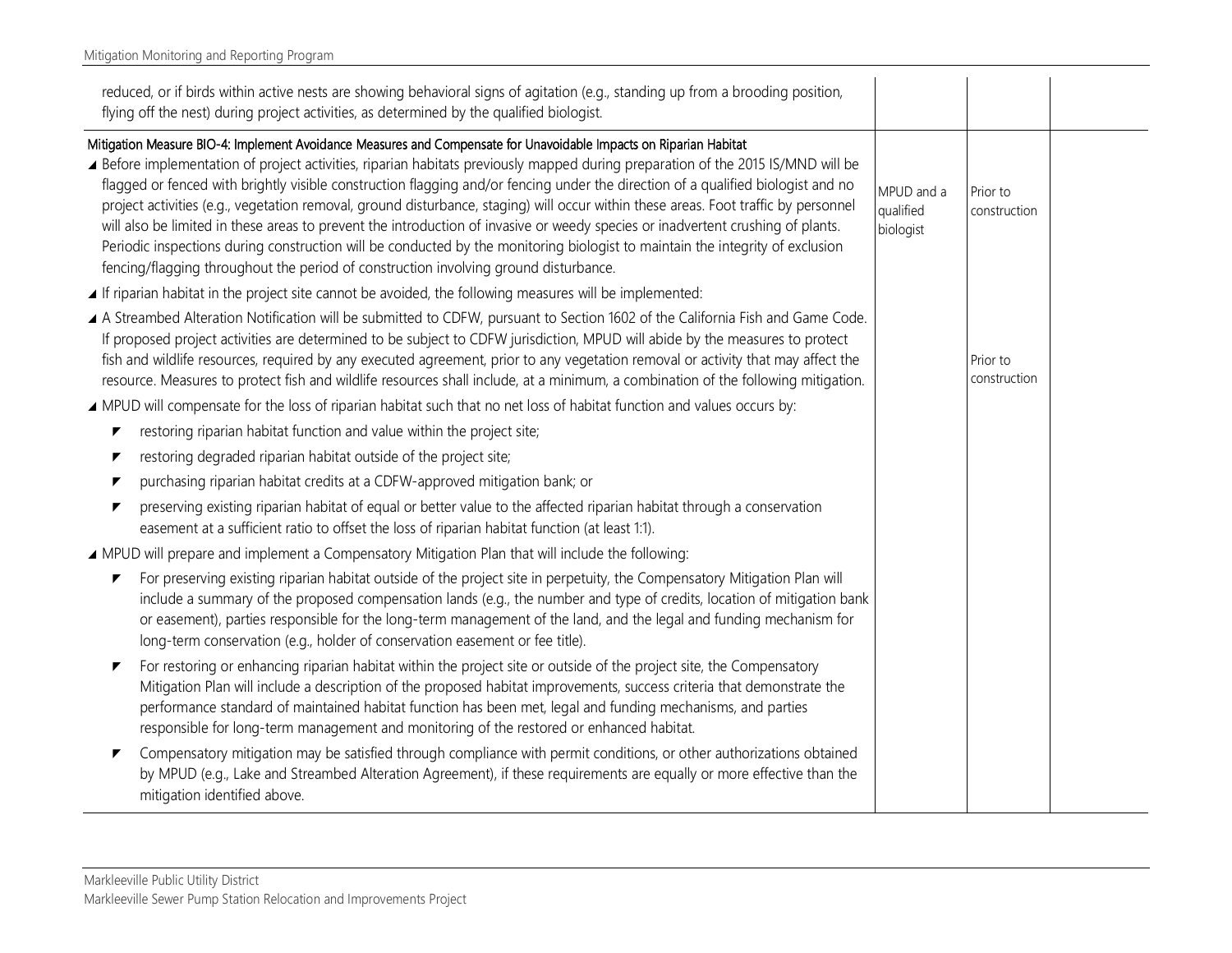| Mitigation Measure BIO-5: Implement Avoidance Measures and Compensate for Unavoidable Impacts on Wetlands<br>▲ Before implementation of project activities, a qualified biologist will mark the jurisdictional boundaries of the onsite wetlands<br>with high-visibility flagging, fencing, stakes, or clear, existing landscape demarcations (e.g., edge of a roadway).<br>▲ Project activities (e.g., ground disturbance, vegetation removal, staging) will be prohibited within the wetland boundaries. The<br>qualified biologist will periodically inspect the materials demarcating the wetland boundaries to confirm that they are intact and<br>visible, and wetland impacts are being avoided.<br>If it is determined that fill of waters of the United States would result from project implementation, authorization for such fill will<br>be secured from U.S. Army Corps of Engineers (USACE) through the Section 404 permitting process. Any waters of the United<br>States that would be affected by the project will be replaced or restored on a no-net-loss basis in accordance with the | MPUD and a<br>qualified<br>biologist | Prior to<br>construction |  |
|------------------------------------------------------------------------------------------------------------------------------------------------------------------------------------------------------------------------------------------------------------------------------------------------------------------------------------------------------------------------------------------------------------------------------------------------------------------------------------------------------------------------------------------------------------------------------------------------------------------------------------------------------------------------------------------------------------------------------------------------------------------------------------------------------------------------------------------------------------------------------------------------------------------------------------------------------------------------------------------------------------------------------------------------------------------------------------------------------------|--------------------------------------|--------------------------|--|
| applicable USACE mitigation guidelines in place at the time of construction. In association with the Section 404 permit (if<br>applicable) and prior to the issuance of any grading permit, Section 401 Water Quality Certification from the Lahontan RWQCB<br>will be obtained.                                                                                                                                                                                                                                                                                                                                                                                                                                                                                                                                                                                                                                                                                                                                                                                                                           |                                      |                          |  |
| ■ If it is determined that fill of waters of the state, including state-protected wetlands, cannot be avoided, MPUD will submit an<br>application for discharges of dredged or fill material to the Lahontan RWQCB before commencing activity that may result in<br>discharge of dredged or fill material to waters of the state. MPUD will not commence any activity in waters of the state until<br>permitted by the Lahontan RWQCB and MPUD will implement all protection measures and comply with all conditions of the<br>permit.                                                                                                                                                                                                                                                                                                                                                                                                                                                                                                                                                                     |                                      |                          |  |
| ▲ MPUD will restore all waters of the state following completion of project construction. A draft restoration plan outlining design,<br>implementation, assessment, and maintenance for restoring temporary disturbance areas will be submitted to the Lahontan<br>RWQCB with the application for discharge of dredged or fill material to waters of the state and will be implemented as<br>approved by the Lahontan RWQCB.                                                                                                                                                                                                                                                                                                                                                                                                                                                                                                                                                                                                                                                                               |                                      |                          |  |
| If any waters of the state cannot be restored on site, MPUD will implement a compensatory mitigation plan resulting in no net<br>loss of the overall abundance, diversity, and condition of aquatic resources based on an assessment of the affected watershed.<br>MPUD may compensate for loss of waters of the state by purchasing credits from a RWQCB-approved mitigation bank or in-lieu<br>fee program, or through restoration or establishment of wetlands or non-wetland waters comparable to those affected by the<br>project.                                                                                                                                                                                                                                                                                                                                                                                                                                                                                                                                                                    |                                      |                          |  |
| Archaeological, Historical, and Tribal Cultural Resources                                                                                                                                                                                                                                                                                                                                                                                                                                                                                                                                                                                                                                                                                                                                                                                                                                                                                                                                                                                                                                                  |                                      |                          |  |
| Mitigation Measure CR-1: Prepare a Section 106 Cultural Resources Inventory and Evaluation Report and/or Historic Properties Survey Report, Historic<br>Properties Evaluation Report, and Archaeological Survey Report                                                                                                                                                                                                                                                                                                                                                                                                                                                                                                                                                                                                                                                                                                                                                                                                                                                                                     |                                      |                          |  |

## Properties Evaluation Report, and Archaeological Survey Report

| ▲ Consistent with Mitigation Measure CR-1, "Prepare a Section 106 Cultural Resources Inventory and Evaluation Report and/or<br>Historic Properties Survey Report, Historic Properties Evaluation Report, and Archaeological Survey Report," of the 2015 IS/MND,  qualified<br>an updated cultural resources inventory was conducted in 2020 by Natural Investigations Company in compliance with Section<br>21083.2 of the CEQA statutes, Section 15064.5 of the CEQA Guidelines, and Section 106 of the federal National Historic | MPUD and a<br>archaeologist | Prior to<br>construction |  |
|------------------------------------------------------------------------------------------------------------------------------------------------------------------------------------------------------------------------------------------------------------------------------------------------------------------------------------------------------------------------------------------------------------------------------------------------------------------------------------------------------------------------------------|-----------------------------|--------------------------|--|
| Preservation Act (NHPA). The 2020 Cultural Resources Inventory Report includes a cultural resources literature search, Sacred                                                                                                                                                                                                                                                                                                                                                                                                      |                             |                          |  |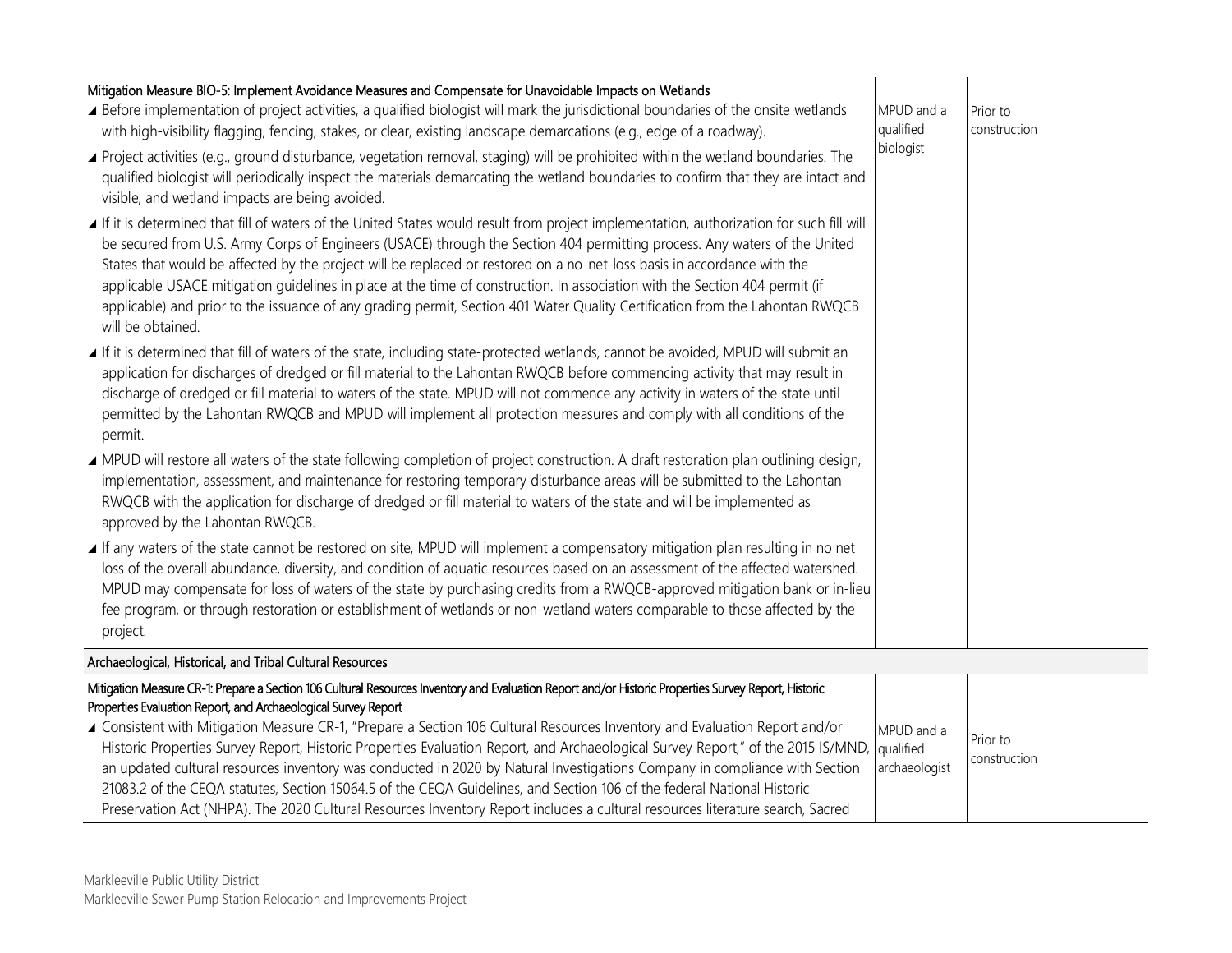| Lands File search, paleontological sensitivity analysis, intensive pedestrian survey of the area of potential effects (APE), and an<br>inventory report (NIC 2020).                                                                                                                                                                                                                                                                                                                                                                                                                                                                                                                                                                                                                                                                                                                                                                                                                                                                                                                                                                                                                   |                                          |                                        |  |
|---------------------------------------------------------------------------------------------------------------------------------------------------------------------------------------------------------------------------------------------------------------------------------------------------------------------------------------------------------------------------------------------------------------------------------------------------------------------------------------------------------------------------------------------------------------------------------------------------------------------------------------------------------------------------------------------------------------------------------------------------------------------------------------------------------------------------------------------------------------------------------------------------------------------------------------------------------------------------------------------------------------------------------------------------------------------------------------------------------------------------------------------------------------------------------------|------------------------------------------|----------------------------------------|--|
| Mitigation Measure CR-2: Avoidance and Protection Measures for Rock Wall #1 of the National Register Listed Alpine County Courthouse<br>▲ Consistent with Mitigation Measure CR-2, "Avoidance and Protection Measures for Rock Wall #1 of the National Register Listed<br>Alpine County Courthouse," of the 2015 IS/MND, the project site boundary has been revised. The sewer improvements project<br>boundary does not include Wall #1 associated with the National-Register-listed Alpine County Courthouse. Wall #1 would be<br>avoided and protected.                                                                                                                                                                                                                                                                                                                                                                                                                                                                                                                                                                                                                            | MPUD and a<br>qualified<br>archaeologist | Prior to and<br>during<br>construction |  |
| Mitigation Measure CR-3: Construction Crew Education/Tailboard Meeting and Accidental Discovery of Archaeological Resources Procedures<br>▲ Prior to the start of construction, MPUD will ensure that all construction personnel, including construction forepersons and field<br>supervisors receive training by a qualified professional archaeologist, as defined by the Secretary of the Interior, and who is<br>experienced in teaching non-specialists, to ensure they can recognize cultural resources materials in the event any are<br>discovered during construction.                                                                                                                                                                                                                                                                                                                                                                                                                                                                                                                                                                                                       | MPUD,<br>construction<br>contractor, and | Prior to and<br>during<br>construction |  |
| ▲ Furthermore, to avoid any potential adverse effect from the proposed project on accidentally discovered buried historical<br>resources as defined in CEQA Guidelines Section 15064.5(a)(c), MPUD will distribute a cultural resources ALERT sheet to the<br>project's prime contractor; to any project subcontractor (including firms providing services such as demolition, excavation,<br>grading, etc.), or utilities firms involved in soils disturbing activities within the project site. The ALERT sheet provides workers<br>notice that cultural resources may be encountered during excavation and instructions on what to do if evidence of an<br>archaeological site is encountered. Prior to any soils disturbing activities being undertaken, each contractor is responsible for<br>ensuring that the ALERT sheet is circulated to all field personnel, including: machine operators, field crew, supervisory personnel,<br>etc. The prime contractor will provide MPUD with a signed affidavit from the responsible parties (prime contractor,<br>subcontractor[s], and utilities firms) confirming that all field personnel have received copies of the ALERT Sheet. | a qualified<br>archaeologist             |                                        |  |
| ▲ Should any indication of an archaeological resource be encountered during any soils disturbing activity of the project, the<br>contractor will immediately notify MPUD and suspend any soils disturbing activities within 150 feet of the discovery until the find<br>can be assessed by a qualified professional archaeologist, the qualified professional will determine what additional measures<br>should be undertaken.                                                                                                                                                                                                                                                                                                                                                                                                                                                                                                                                                                                                                                                                                                                                                        |                                          |                                        |  |
| The qualified professional archaeologist will advise MPUD as to whether the discovery is an archaeological resource, retains<br>sufficient integrity, and it of potential scientific, historical, and/or cultural significance. If an archaeological resource is present,<br>the archaeological consultant will identify and evaluate the archaeological resource. The archaeological consultant will make a<br>recommendation as to what action, if any, is warranted. Based on this information, if warranted, specific additional measures<br>may be implemented.                                                                                                                                                                                                                                                                                                                                                                                                                                                                                                                                                                                                                  |                                          |                                        |  |
| A Measures might include: preservation in situ of the archaeological resource; an archaeological monitoring program; and/or an<br>archaeological testing program. MPUD may also require that a site security program be implemented if the resource is at risk<br>from vandalism, looting, or other damaging actions.                                                                                                                                                                                                                                                                                                                                                                                                                                                                                                                                                                                                                                                                                                                                                                                                                                                                 |                                          |                                        |  |
| The archaeological consultant will submit a final report that evaluates the historical significance of any discovered archaeological<br>resource and describes the archaeological and historical research methods employed in the archaeological monitoring/data                                                                                                                                                                                                                                                                                                                                                                                                                                                                                                                                                                                                                                                                                                                                                                                                                                                                                                                      |                                          |                                        |  |